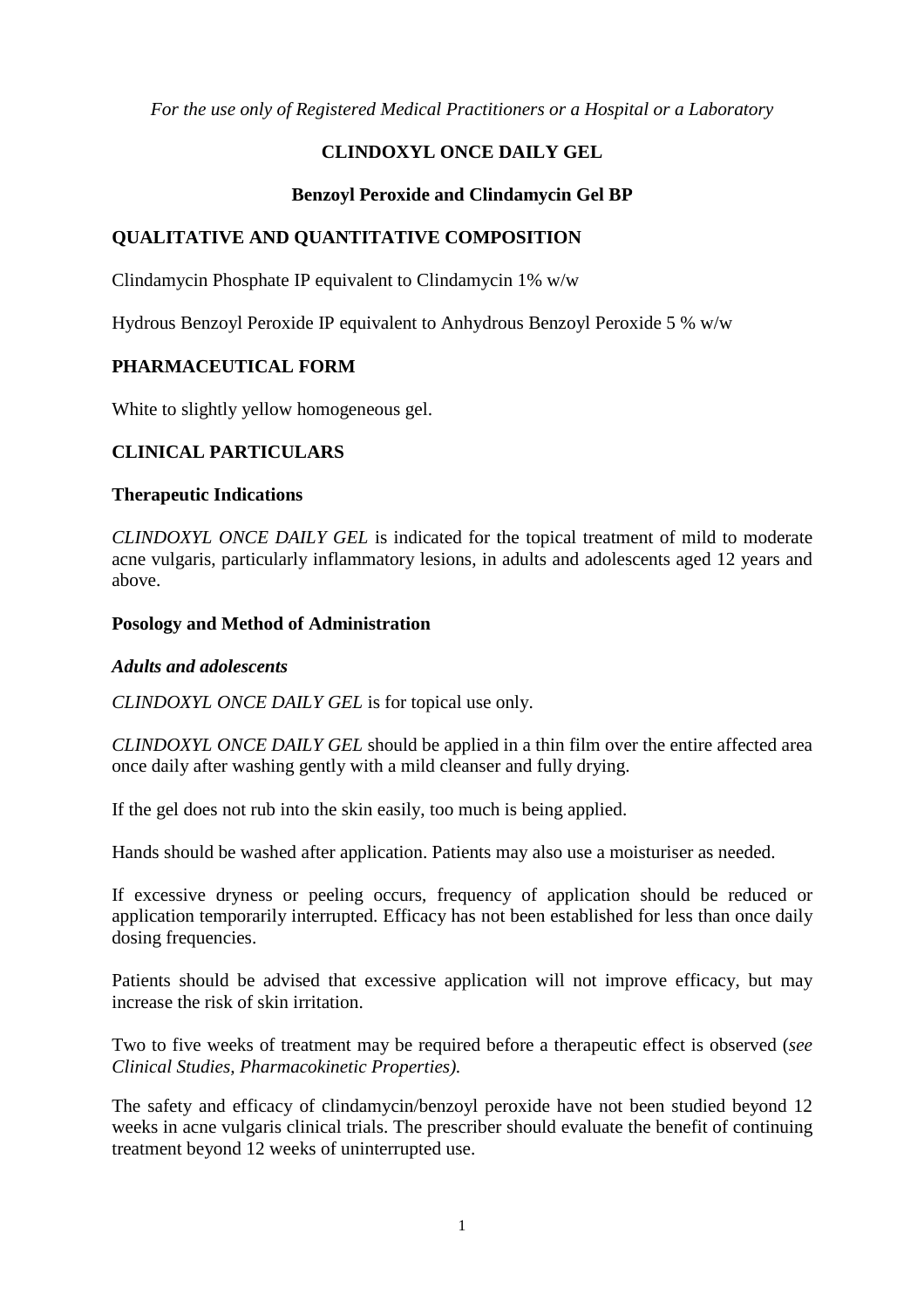# *Use in Children*

The safety and efficacy of clindamycin/benzoyl peroxide has not been established in children less than 12 years of age, therefore *CLINDOXYL ONCE DAILY GEL* is not recommended for use in this population.

# *Use in the Elderly*

There are no specific recommendations for use in the elderly.

## *Renal impairment*

No dosage adjustment is necessary.

As percutaneous absorption of clindamycin/benzoyl peroxide is low following topical application, renal impairment is not expected to result in systemic exposure of clinical significance.

## *Hepatic impairment*

No dosage adjustment is necessary.

As percutaneous absorption of clindamycin/benzoyl peroxide is low following topical application, hepatic impairment is not expected to result in systemic exposure of clinical significance.

#### **Contraindications**

*CLINDOXYL ONCE DAILY GEL* is contraindicated in:

- patients who have demonstrated hypersensitivity to lincomycin, clindamycin, benzoyl peroxide or any components of the formulation.
- patients with, or with a history of regional enteritis, ulcerative colitis, or antibioticassociated colitis (including pseudomembranous colitis).

### **Special Warnings and Special Precautions for Use**

Contact with the mouth, eyes, lips, other mucous membranes or areas of irritated or broken skin should be avoided. In case of accidental contact, rinse well with water.

During the first weeks of treatment, an increase in peeling and reddening will occur in most patients. Depending upon the severity of these side effects, patients can use a moisturiser, temporarily reduce the frequency of application of *CLINDOXYL ONCE DAILY GEL* or temporarily discontinue use; however, efficacy has not been established for less than once daily dosing frequencies.

Concomitant topical acne therapy should be used with caution because a possible cumulative irritancy may occur, which sometimes may be severe, especially with the use of peeling, desquamating, or abrasive agents.

If severe local irritancy (e.g. severe erythema, severe dryness and itching, severe stinging/burning) occurs, *CLINDOXYL ONCE DAILY GEL* should be discontinued.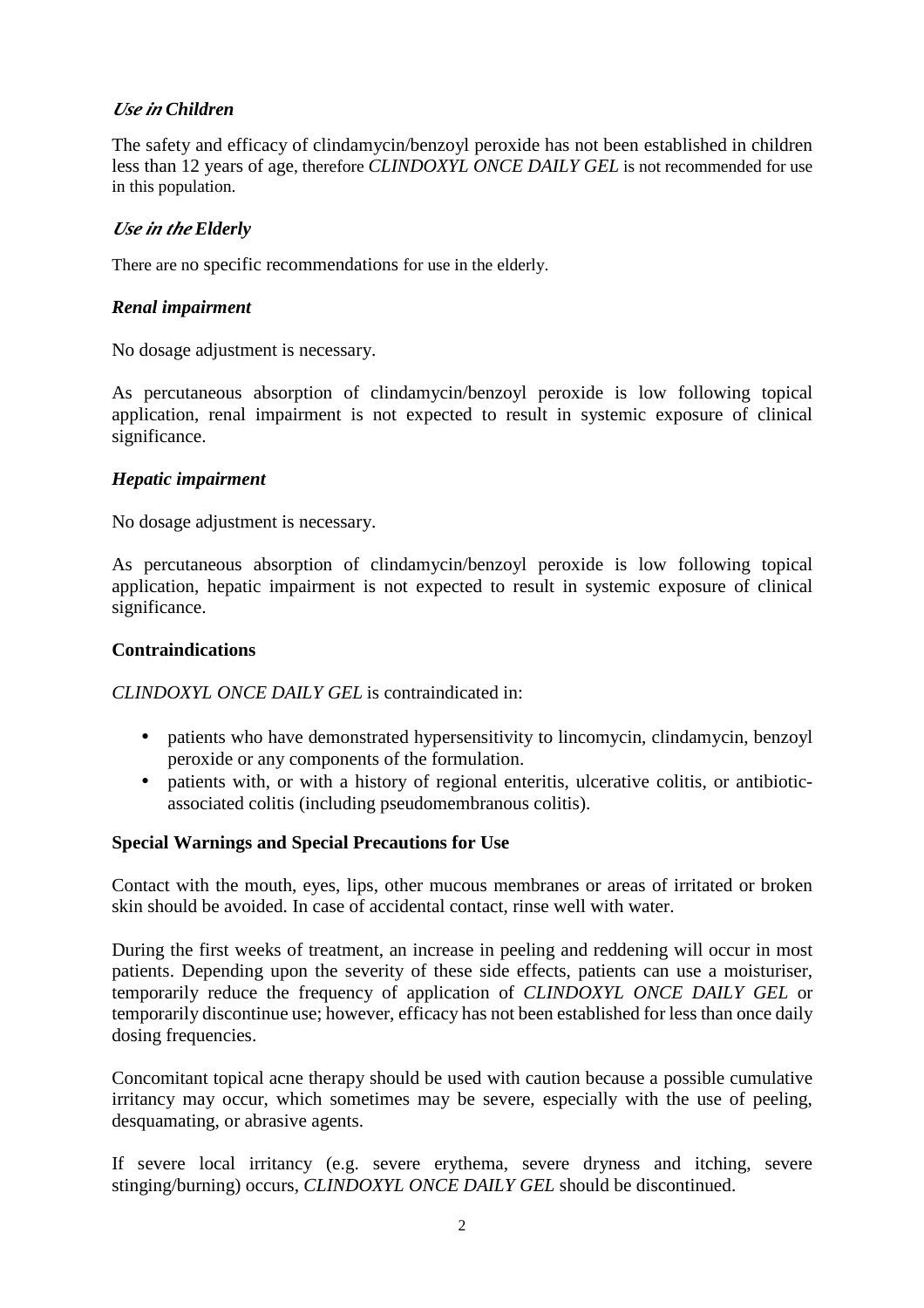As benzoyl peroxide may cause increased sensitivity to sunlight, sunlamps should not be used and deliberate or prolonged exposure to sunlight should be avoided or minimised. When exposure to strong sunlight cannot be avoided, patients should be advised to use a sunscreen product and wear protective clothing.

If a patient has sunburn, this should be resolved before using *CLINDOXYL ONCE DAILY GEL*.

The product may bleach hair and coloured or dyed fabrics. Avoid contact with hair, fabrics, furniture or carpeting.

### *Pseudomembranous colitis*

Pseudomembranous colitis has been reported with nearly all antibacterial agents, including clindamycin, and may range in severity from mild to life-threatening, with an onset of up to several weeks following cessation of therapy.

Although this is unlikely to occur with topically applied *CLINDOXYL ONCE DAILY GEL*, if prolonged or significant diarrhoea occurs or the patient experiences abdominal cramps, treatment should be discontinued immediately and the patient investigated further, as the symptoms may indicate antibiotic-associated colitis.

## *Resistance to clindamycin*

Benzoyl peroxide reduces the potential for emergence of organisms resistant to clindamycin. However, patients with a recent history of systemic or topical clindamycin or erythromycin use are more likely to have pre-existing anti-microbial resistant *Propionibacterium acnes* and commensal flora (*see Pharmacodynamic Properties*).

### *Cross-resistance*

Cross-resistance has been demonstrated between clindamycin and lincomycin.

Resistance to clindamycin is often associated with inducible resistance to erythromycin (*see Interaction with other Medicaments and other Forms of Interaction*).

### **Interaction with Other Medicaments and Other Forms of Interaction**

No formal drug-drug interaction studies have been conducted *with* clindamycin/benzoyl peroxide gel*.*

*CLINDOXYL ONCE DAILY GEL* should not be used in combination with erythromycincontaining products due to possible antagonism to the clindamycin component.

Clindamycin has been shown to have neuromuscular blocking properties that may enhance the action of other neuromuscular blocking agents. Therefore*, CLINDOXYL ONCE DAILY GEL* should be used with caution in patients receiving such agents.

Concomitant application of *CLINDOXYL ONCE DAILY GEL* with tretinoin, isotretinoin and tazarotene should be avoided since benzoyl peroxide may reduce their efficacy and increase irritation. If combination treatment is required, the products should be applied at different times of the day (e.g. one in the morning and the other in the evening).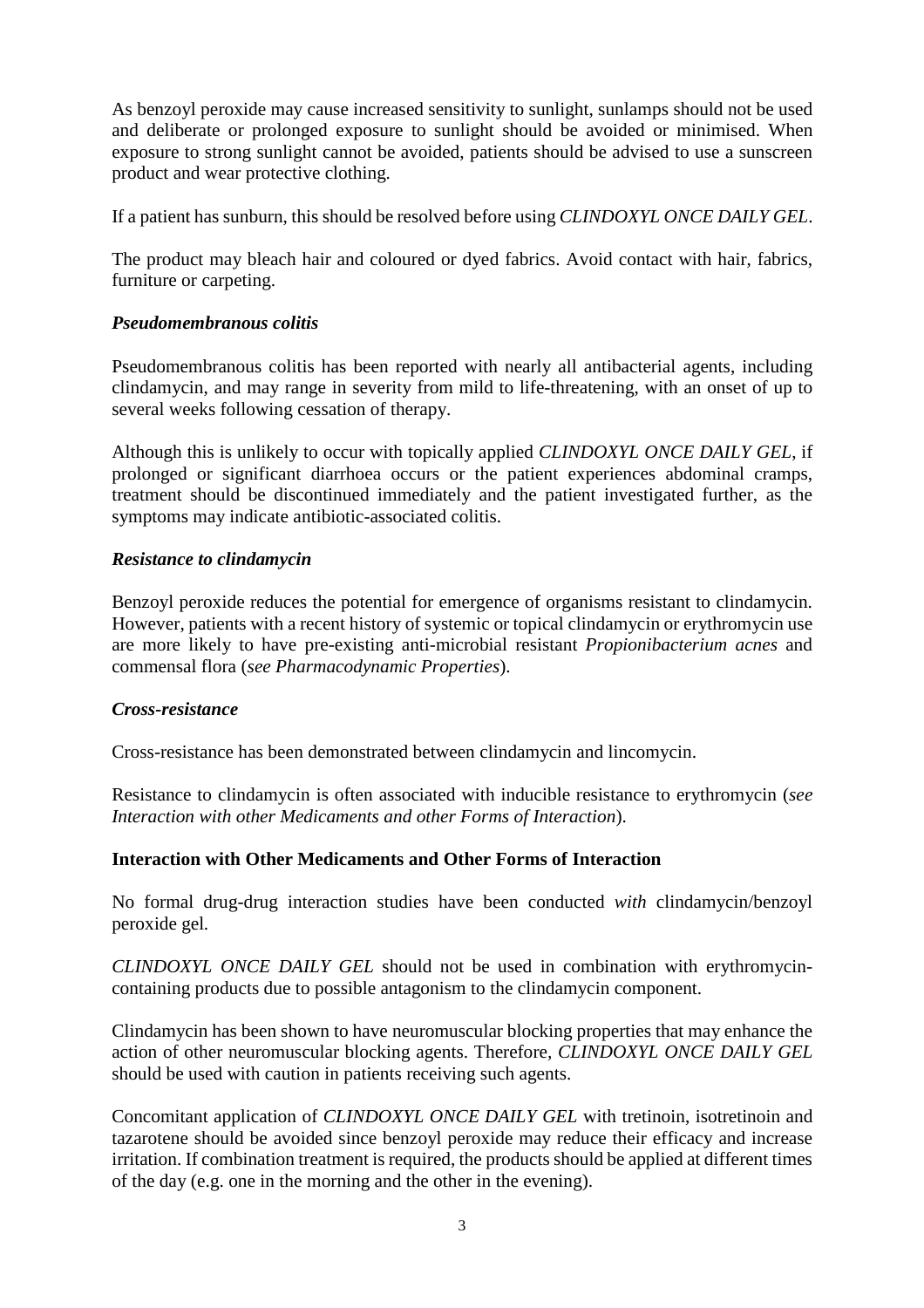Using topical benzoyl peroxide-containing preparations at the same time as topical sulphonamide-containing products may cause skin and facial hair to temporarily change colour (yellow/orange).

## **Pregnancy and Lactation**

# *Fertility*

There are no data on the effect of topical clindamycin or benzoyl peroxide on fertility in humans.

# *Pregnancy*

There are no well-controlled studies in pregnant women treated with topical clindamycin/benzoyl peroxide gel.

There are limited data on the use of topical clindamycin or benzoyl peroxide alone in pregnant women. Animal studies do not indicate direct or indirect harmful effects with respect to reproductive toxicity (*see Pre-Clinical Data*). No effects during pregnancy are anticipated since systemic exposure to clindamycin and benzoyl peroxide is low (*see Pharmacological Properties*).

However, *CLINDOXYL ONCE DAILY GEL* should be used during pregnancy only if the expected benefit justifies the potential risk to the foetus.

## *Lactation*

Topical clindamycin/benzoyl peroxide has not been studied during breast-feeding.

Percutaneous absorption of clindamycin and benzoyl peroxide is low however; it is not known whether clindamycin or benzoyl peroxide is excreted in human milk after topical application. Clindamycin is excreted in human milk following oral and parenteral administration.

*CLINDOXYL ONCE DAILY GEL* should be used during lactation only if the expected benefit justifies the potential risk to the infant.

To avoid accidental ingestion by the infant if used during lactation, *CLINDOXYL ONCE DAILY GEL* should not be applied to the breast area.

# **Effects on Ability to Drive and Use Machines**

There have been no studies to investigate the effect of clindamycin/benzoyl peroxide on driving performance or the ability to operate machinery. A detrimental effect on such activities would not be anticipated from the adverse reaction profile of *CLINDOXYL ONCE DAILY GEL*.

### **Undesirable Effects**

Adverse drug reactions (ADRs) are summarised below for topical clindamycin/benzoyl peroxide as a combination including any additional ADRs that have been reported for the single topical active ingredients, benzoyl peroxide or clindamycin. Adverse drug reactions are listed by MedDRA system organ class and by frequency. Frequencies are defined as: very common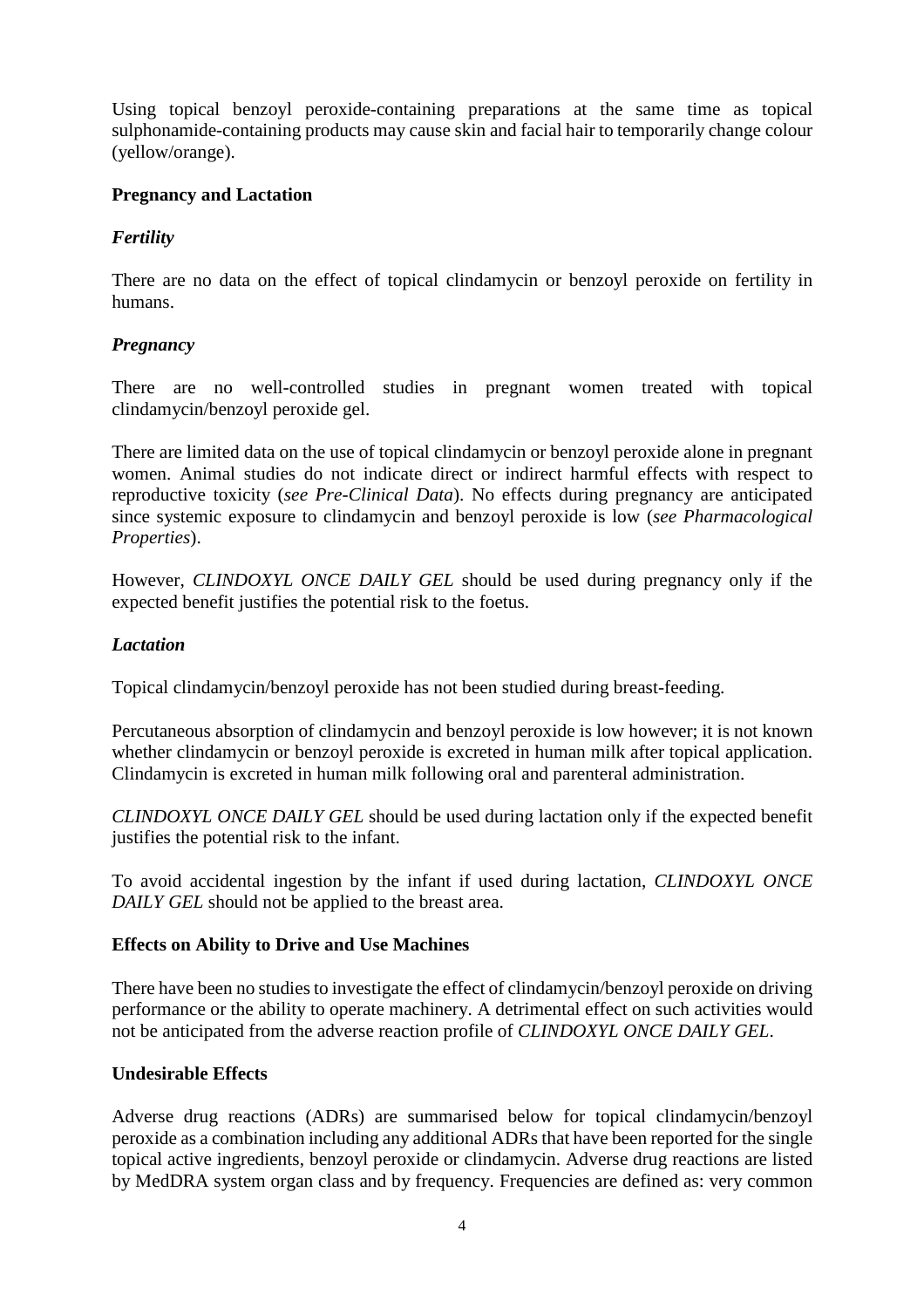$(\geq 1/10)$ , common ( $\geq 1/100$  and  $\lt 1/10$ ), uncommon ( $\geq 1/1,000$  and  $\lt 1/100$ ), rare ( $\geq 1/10,000$  and  $\langle 1/1,000 \rangle$  very rare ( $\langle 1/10,000 \rangle$ ).

## *Clinical trial data*

Safety and efficacy of clindamycin 1%/benzoyl peroxide 5% gel has been evaluated in five randomised double-blind clinical trials of 1319 patients (397 used clindamycin 1%/ benzoyl peroxide 5% gel) with facial acne vulgaris (*see Clinical Studies*). Patients 12 years or older were treated once daily in the evening for 11 weeks. All ADRs reported with clindamycin 1%/benzoyl peroxide 5% gel from these studies are shown in the summary table below:

## **Summary of ADRs in CLN 1%/BPO 5% Gel Controlled Clinical Trials (N=397) (Studies 150, 151, 152, 156 and 158)**

| <b>MedDRA SOC</b>  | <b>Very Common</b>                      | <b>Common</b>            | <b>Uncommon</b>       |
|--------------------|-----------------------------------------|--------------------------|-----------------------|
| *Nervous<br>system |                                         |                          | Paraesthesia          |
| disorders          |                                         |                          |                       |
| *Skin              | <b>and</b>   Erythema, peeling, dryness | <b>Burning sensation</b> | Dermatitis, pruritus, |
| subcutaneous       | <b>tissue</b> Generally reported<br>as  |                          | erythematous rash,    |
| disorders          | 'mild' in severity)                     |                          | worsening of acne     |

**\*At site of application** 

In addition to the ADRs reported in the table above, in the pivotal trial conducted with topical clindamycin 1%/benzoyl peroxide 3% gel, application site photosensitivity reaction was also reported commonly.

In addition to the ADRs reported above, in studies conducted with topical clindamycin alone headache and application site pain were also reported commonly.

### *Local Tolerability*

During five clinical trials with clindamycin 1%/benzoyl peroxide 5% gel, all patients were graded for facial erythema, peeling, burning, and dryness on the following scale:  $0 =$  absent, 1  $=$  mild, 2 = moderate and 3 = severe. The percentage of patients that had symptoms present before treatment (at baseline) and during treatment were as follows:

**Local Tolerability Assessments for Subjects (N=397) in the CLN 1%/BPO 5% Gel Group during the Phase 3 Studies (Studies 150, 151, 152, 156 and 158)** 

|                 | <b>Before Treatment (Baseline)</b> |           | <b>During Treatment</b> |             |                 |               |
|-----------------|------------------------------------|-----------|-------------------------|-------------|-----------------|---------------|
|                 | <b>Mild</b>                        | Moderate  | <b>Severe</b>           | <b>Mild</b> | <b>Moderate</b> | <b>Severe</b> |
| <b>Erythema</b> | 28%                                | 3%        |                         | 26%         | 5%              |               |
| Peeling         | 6%                                 | $< 1\%$   |                         | 17%         | 2%              |               |
| <b>Burning</b>  | 3%                                 | $<$ 1%    |                         | 5%          | ${<}1\%$        |               |
| <b>Dryness</b>  | 6%                                 | $<$ l $%$ |                         | 15%         | 1%              |               |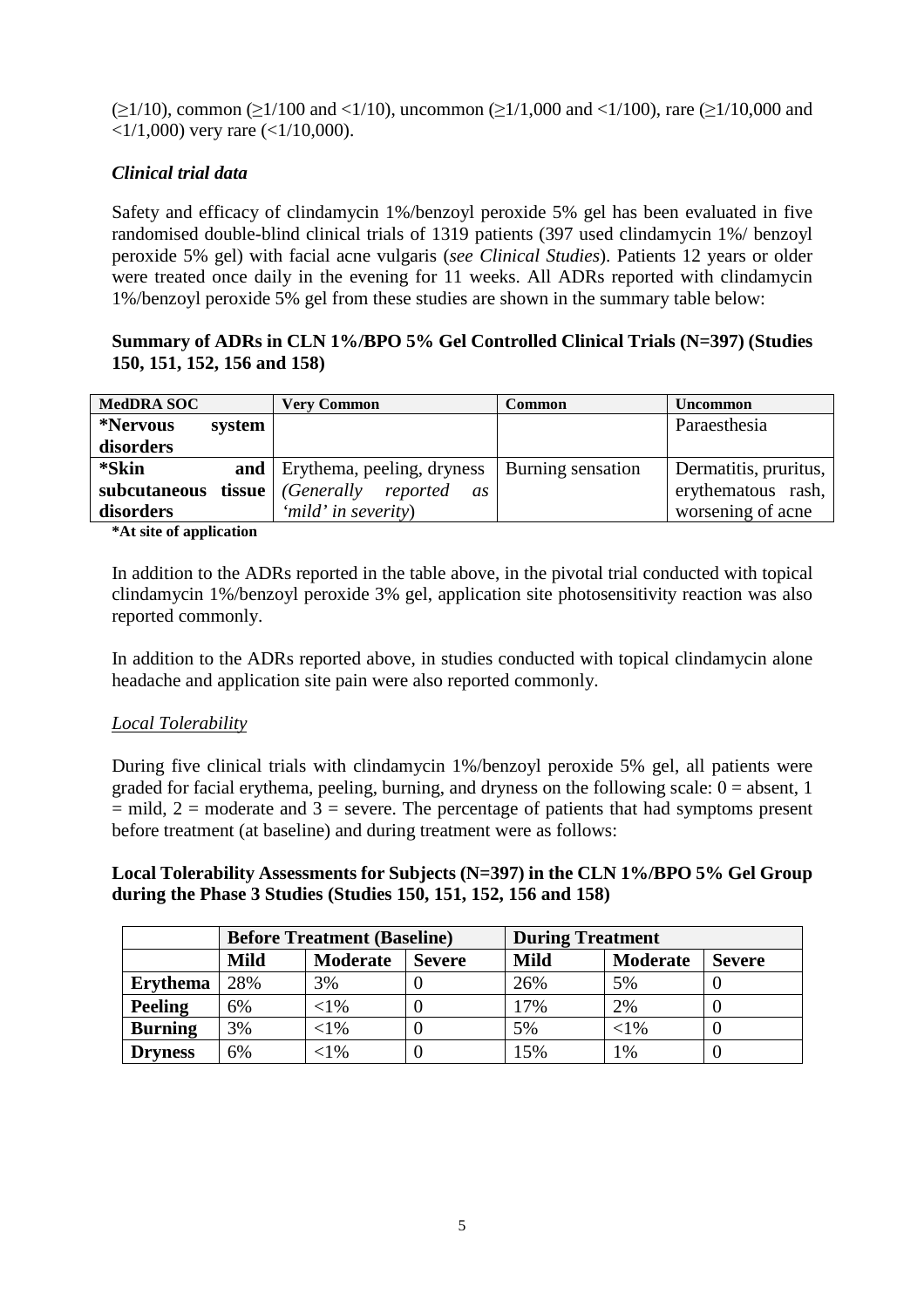## *Post-marketing data*

| <b>MedDRA SOC</b>                     | Rare                                                           |  |  |
|---------------------------------------|----------------------------------------------------------------|--|--|
| <b>Immune system disorders</b>        | Allergic reactions including hypersensitivity<br>and           |  |  |
|                                       | anaphylaxis                                                    |  |  |
| <b>Gastrointestinal disorders</b>     | Colitis<br><i>(including)</i><br>pseudomembranous<br>colitis), |  |  |
|                                       | haemorrhagic diarrhoea, diarrhoea, abdominal pain              |  |  |
| *Skin and subcutaneous tissue         | Urticaria                                                      |  |  |
| disorders                             |                                                                |  |  |
| disorders<br>and<br><b>General</b>    | Application site reactions including discoloration             |  |  |
| <b>Administration site conditions</b> |                                                                |  |  |

**\*At site of application** 

### **Overdose**

### *Symptoms and signs*

Excessive application of *CLINDOXYL ONCE DAILY GEL* may result in severe irritation. In this event, discontinue use and wait until the skin has recovered.

Topically applied benzoyl peroxide is not generally absorbed in sufficient amounts to produce systemic effects.

Excessive application of topically applied clindamycin may result in absorption of sufficient amounts to produce systemic effects.

In the event of accidental ingestion of *CLINDOXYL ONCE DAILY GEL*, gastrointestinal adverse reactions similar to those seen with systemically administered clindamycin may be seen.

### *Treatment*

Appropriate symptomatic measures should be taken to provide relief from irritation due to excessive topical application.

Accidental ingestion should be managed clinically or as recommended by the National Poisons Centre, where available.

# **PHARMACOLOGICAL PROPERTIES**

### **Pharmacodynamic Properties**

Pharmacotherapeutic group: Clindamycin, combinations; ATC Code: D10AF51.

# *Mechanism of Action*

### *Clindamycin*

Clindamycin is a lincosamide antibiotic with bacteriostatic action against Gram-positive aerobes and a wide range of anaerobic bacteria. Lincosamides such as clindamycin bind to the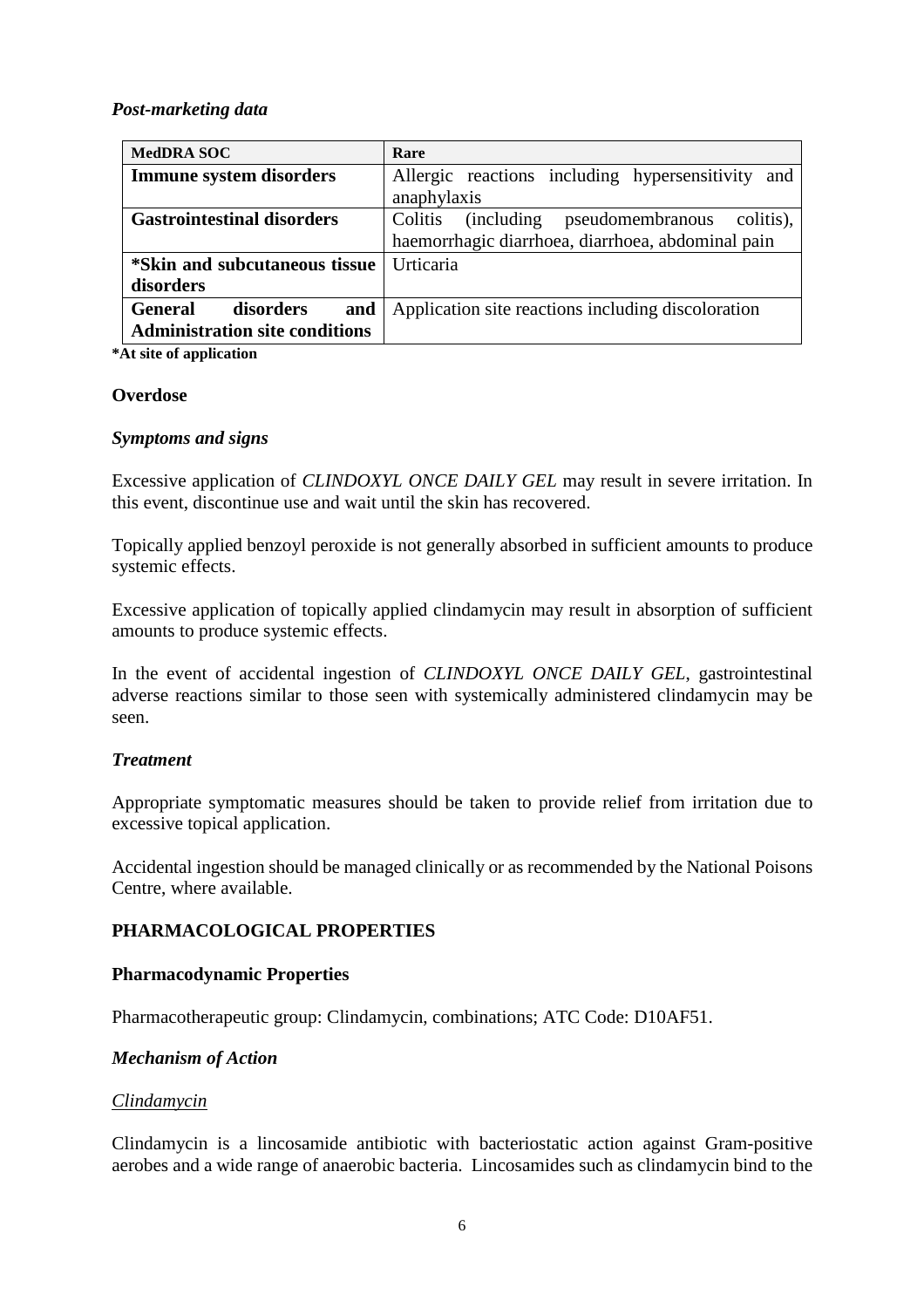50S ribosomal subunit of the susceptible bacteria and prevent elongation of peptide chains by interfering with peptidyl transfer, thereby suppressing protein synthesis. The action of clindamycin is predominantly bacteriostatic although high concentrations may be slowly bactericidal against sensitive strains.

Clindamycin phosphate is inactive *in-vitro* and is hydrolysed *in vivo* to active clindamycin.

## *Benzoyl peroxide*

Benzoyl peroxide is a highly lipophilic oxidising agent with bactericidal and mild keratolytic effects. It contributes a non-specific bactericidal mechanism (the formation of reactive oxygen species) to the combination therapy and thereby suppresses the emergence of drug-resistant organisms.

## *Pharmacodynamic effects*

## *Clindamycin*

Clindamycin has been shown to have *in vitro* activity against *Propionibacterium acnes,* an organism that has been associated with acne vulgaris. *P.acnes* resistance to clindamycin has been documented.

Clindamycin *in vitro* inhibits *P. acnes* (minimum inhibitory concentration (MIC) 0.4 µg/mL).

Free fatty acids on the skin surface have been decreased from approximately 14% to 2% following application of clindamycin.

Clindamycin also reduces inflammation by inhibiting leukocyte chemotaxis.

### *Benzoyl peroxide*

The effectiveness of benzoyl peroxide in the treatment of acne vulgaris is primarily attributable to its bactericidal activity, especially with respect to *P. acnes.* The bactericidal activity of benzoyl peroxide is due to the release of active or free-radical oxygen capable of oxidising bacterial proteins. Benzoyl peroxide is also believed to be effective in the treatment of acne on account of its anti-inflammatory and mild keratolytic properties.

### *Resistance and cross-resistance*

The treatment of acne with topical and oral antibiotics used as monotherapy such as clindamycin and erythromycin has been associated with the development of antimicrobial resistance in *P. acnes* as well as commensal flora (e.g. *Staphylococcus aureus, Streptococcus pyogenes*). The use of clindamycin may result in developing inducible resistance in these organisms.

Benzoyl peroxide has a bactericidal effect and it has not been shown to induce emergence resistance in *P. acnes.* The inclusion of benzoyl peroxide in clindamycin/benzoyl peroxide gel has been shown to reduce clindamycin resistant *P. acne* counts *(see Special Warnings and Special Precautions for Use)*. This has not been studied with clindamycin 1%/benzoyl peroxide 3%.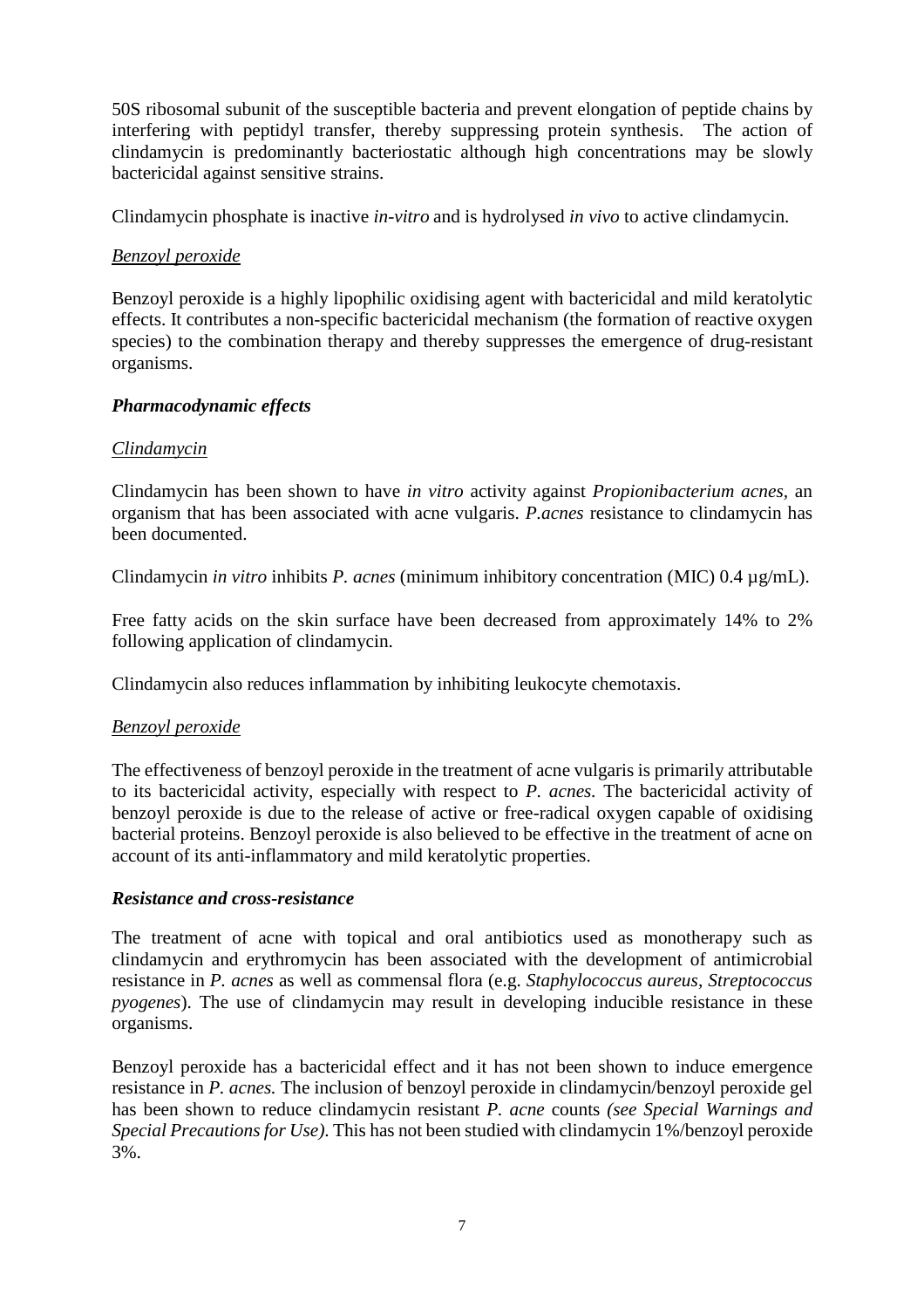The prevalence of acquired resistance may vary geographically and over time for selected organisms. Local information of resistance is desirable, particularly when treating severe infections.

## **Pharmacokinetic Properties**

### *Absorption/Distribution/Metabolism*

### *Clindamycin*

Clindamycin phosphate is rapidly hydrolysed to clindamycin by skin phosphatases. Clindamycin is further metabolised to clindamycin sulfoxide. Significant levels of clindamycin have been detected in comedones of patients who have applied topical clindamycin phosphate for two weeks.

There is no evidence that the skin acts as a reservoir for clindamycin after repeated applications or that it accumulates systemically.

Clindamycin is metabolised in the liver to active and inactive metabolites.

## *Benzoyl peroxide*

Benzoyl peroxide is absorbed by the skin where it is metabolised to benzoic acid. Following topical application, less than 5% of the dose enters systemic circulation as benzoic acid.

### *Clindamycin/benzoyl peroxide gel*

A comparative study of the pharmacokinetics of clindamycin 1%/benzoyl peroxide 5% gel (1g applied to the face once daily) and 1% clindamycin solution (0.5g applied to the face twice daily) in 78 patients with moderate to severe acne indicated that mean plasma clindamycin levels during the four week dosing period were very low  $\langle 0.5 \text{ ng/mL} \rangle$  for both treatment groups.

The presence of benzoyl peroxide in the formulation did not have an effect on the percutaneous absorption of clindamycin.

In an open-label study of patients with moderate-to-severe acne vulgaris, approximately 4 grams of clindamycin 1%/benzoyl peroxide 5% gel was applied once daily for 5 days to the face, upper chest, and upper back and shoulders. Two formulations were studied (24 patients in each group), one containing methylparaben and the other was preservative-free. Clindamycin was slowly absorbed after topical application, reaching maximal observed plasma concentrations within 6 to 8 hours. Geometric mean maximal plasma clindamycin exposure ( $C_{\text{max}}$  and AU $C_{\text{o-infinite}}$ ) on Day 5 was 1.095 ng/mL and 16.3 ng\*h/mL, respectively, in the methylparaben formulation and 0.806 ng/mL and 11.4ng\*h/mL, respectively, in the preservative-free formulation.

Systemic exposure to clindamycin sulfoxide was lower relative to clindamycin, as mean  $C_{\text{max}}$ and AUC values were approximately 4- to 5-fold higher on average for clindamycin compared with clindamycin sulfoxide. This ratio was comparable across all formulations, indicating that the conversion of clindamycin to its metabolite is not affected by formulation.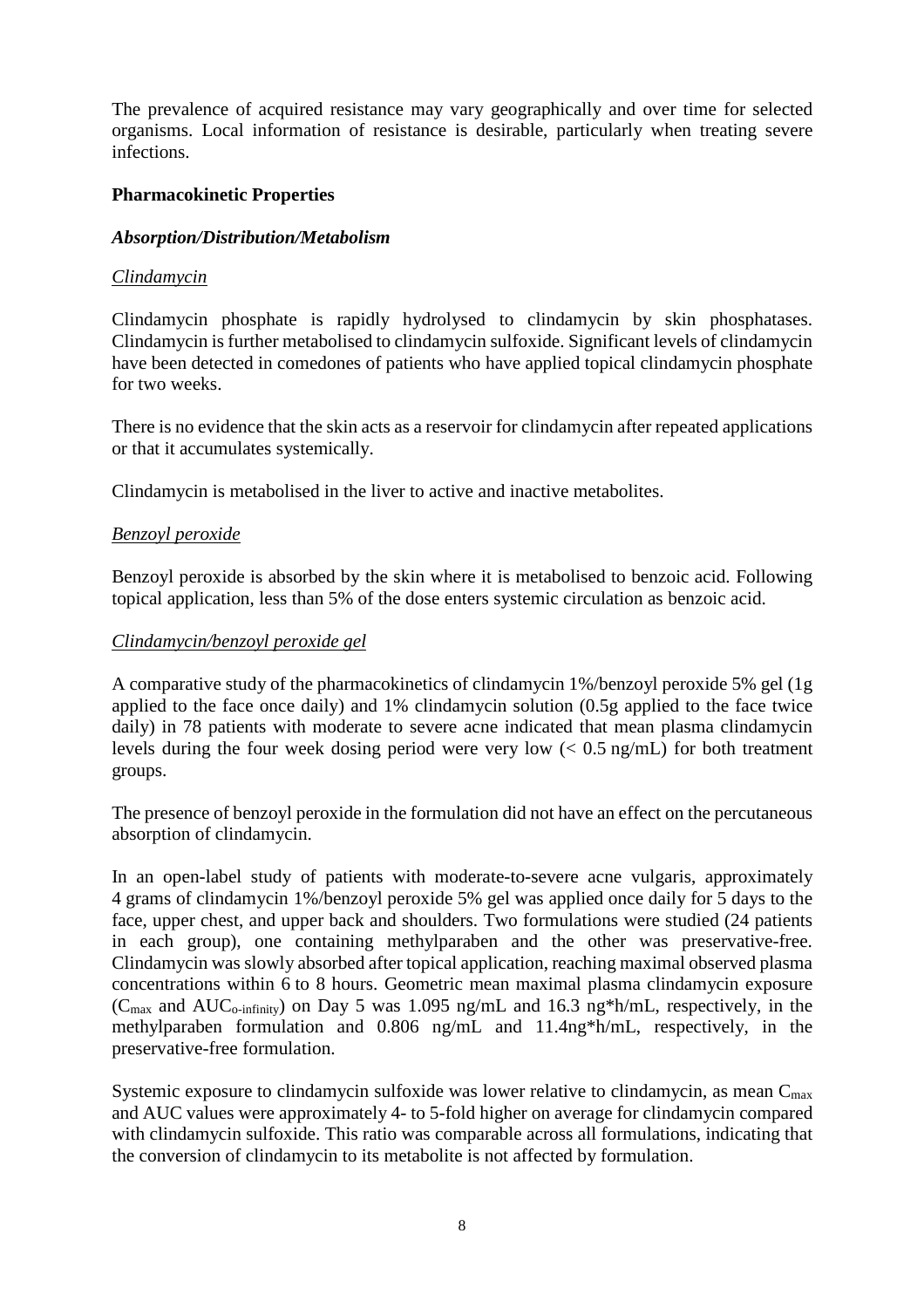# *Elimination*

# *Clindamycin*

Clindamycin has an elimination half-life of approximately 9 hours and is excreted mainly in the urine as the parent compound.

Following multiple topical applications of clindamycin gel, less than 0.06% of the total dose was excreted in the urine.

## *Benzoyl peroxide*

Benzoyl peroxide is excreted as benzoic acid in the urine.

# *Clindamycin /benzoyl peroxide gel*

A comparative study of the pharmacokinetics of clindamycin 1%/benzoyl peroxide 5% gel (1g applied to the face once daily) and 1% clindamycin solution (0.5g applied to the face twice daily) in 78 patients for four weeks, indicated no statistically significant differences in the amounts of clindamycin and clindamycin sulphoxide excreted in the 24h period after the last dose were detected between treatments.

## *Special patient populations*

*Children* 

Not relevant for this product.

*Elderly* 

See *section Posology and Method of Administration.* 

*Renal impairment* 

See *section Posology and Method of Administration.* 

*Hepatic impairment* 

See *section Posology and Method of Administration.* 

# **Clinical Studies**

The safety and efficacy of clindamycin 1%/benzoyl peroxide 5% were evaluated in five randomised double-blind clinical studies of 1319 patients with facial acne vulgaris with both inflammatory and non-inflammatory lesions. Treatment was applied once daily for 11 weeks and patients were evaluated and lesions counted at 2, 5, 8 and 11 weeks. The mean percentage reduction in the number of all lesions after 11 weeks is shown in the table below: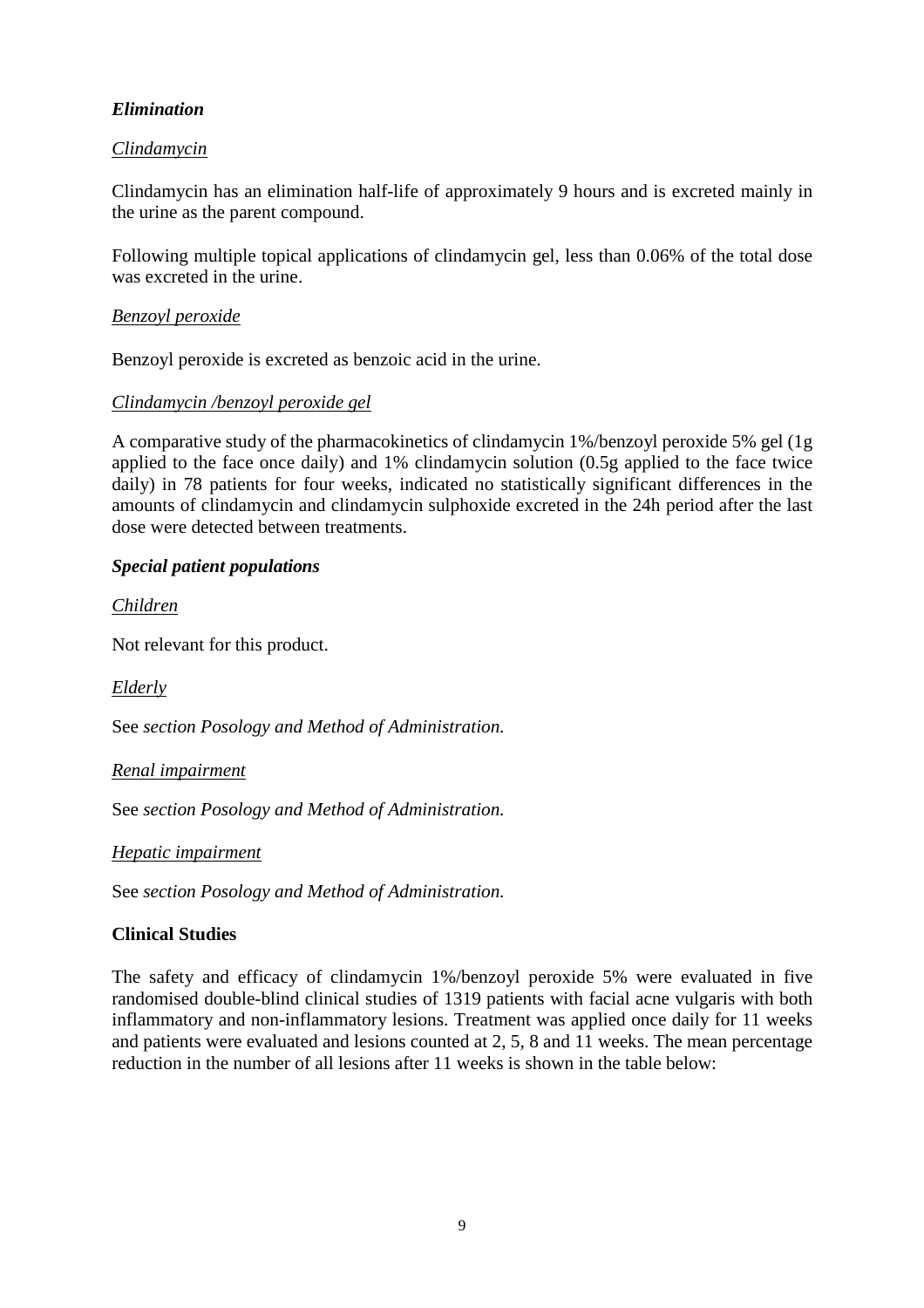|                                                            | Study 150<br>$(n = 120)$ | Study 151<br>$(n = 273)$ | <b>Study</b><br>152 (n = $\vert$<br>280) | <b>Study</b><br>$156$ (n =<br>288) | <b>Study</b><br>$158**$ (n =<br>358) |  |  |
|------------------------------------------------------------|--------------------------|--------------------------|------------------------------------------|------------------------------------|--------------------------------------|--|--|
| <b>Inflammatory lesions</b>                                |                          |                          |                                          |                                    |                                      |  |  |
| <b>CLN 1%/BPO 5%</b>                                       | 65%                      | 56%                      | 42%                                      | 57%                                | 52%                                  |  |  |
| <b>BPO</b>                                                 | 36%*                     | 37%*                     | 32%                                      | 57%                                | 41%*                                 |  |  |
| <b>CLN</b>                                                 | 34%*                     | $30\% *$                 | 38%                                      | 49%*                               | 33%*                                 |  |  |
| Vehicle                                                    | 19%*                     | $-0.4\% *$               | 29%                                      | n/a                                | 29%*                                 |  |  |
| <b>Non-inflammatory lesions</b>                            |                          |                          |                                          |                                    |                                      |  |  |
| <b>CLN 1%/BPO 5%</b>                                       | 27%                      | 37%                      | 24%                                      | 39%                                | 25%                                  |  |  |
| <b>BPO</b>                                                 | 12%                      | 30%                      | 16%                                      | 29%*                               | 23%                                  |  |  |
| <b>CLN</b>                                                 | $-4\%$ *                 | $13\% *$                 | $11\%*$                                  | 18%*                               | 17%                                  |  |  |
| Vehicle                                                    | $-9\% *$                 | $-5\%$ *                 | 17%                                      | n/a                                | $-7%$                                |  |  |
| Total lesions (inflammatory plus non-inflammatory lesions) |                          |                          |                                          |                                    |                                      |  |  |
| $1\%$ /BPO<br>5%<br><b>CLN</b><br>$(n=397)$                | 41%                      | 45%                      | 31%                                      | 50%                                | 41%                                  |  |  |
| $BPO(n=396)$                                               | 20%                      | 35%                      | 23%                                      | 43%                                | 34%                                  |  |  |
| $CLN$ (n=349)                                              | $11\% *$                 | 22%*                     | 22%*                                     | 33%*                               | 26%*                                 |  |  |
| Vehicle $(n=177)$                                          | $1\% *$                  | $-1\%$ *                 | 22%*                                     | n/a                                | $16\%*$                              |  |  |

**Summary table showing mean percent reduction in number of lesions from baseline after 11 weeks across studies 150, 151, 152, 156 & 158** 

\*Statistically significant differences relative to CLN/BPO. \*\*Pivotal study. Abbreviations: CLN= clindamycin, BPO= benzoyl peroxide.

The mean percentage reduction in total lesions was significantly greater with clindamycin 1%/ benzoyl peroxide 5% than clindamycin or vehicle in all five studies. The observed improvement was consistently greater with clindamycin 1%/ benzoyl peroxide 5% than benzoyl peroxide alone, but the difference did not achieve statistical significance in all individual studies.

Against inflammatory lesions, clindamycin 1%/ benzoyl peroxide 5% was significantly superior to clindamycin alone in four of five studies and to benzoyl peroxide alone in three of five studies. Against non-inflammatory lesions, clindamycin 1%/ benzoyl peroxide 5% was significantly superior to clindamycin alone in four of five studies.

Overall improvement in acne was assessed by the physician and was significantly superior with clindamycin 1%/ benzoyl peroxide 5% than with either benzoyl peroxide or clindamycin alone in three of five studies.

An effect on inflammatory lesions was apparent from week 2 of treatment. The effect on noninflammatory lesions was more variable, with efficacy generally apparent after 2-5 weeks of treatment.

### **Preclinical Safety Data**

### *Carcinogenesis/Mutagenesis*

No genotoxicity or mutagenicity studies have been conducted with topical clindamycin/benzoyl peroxide gel.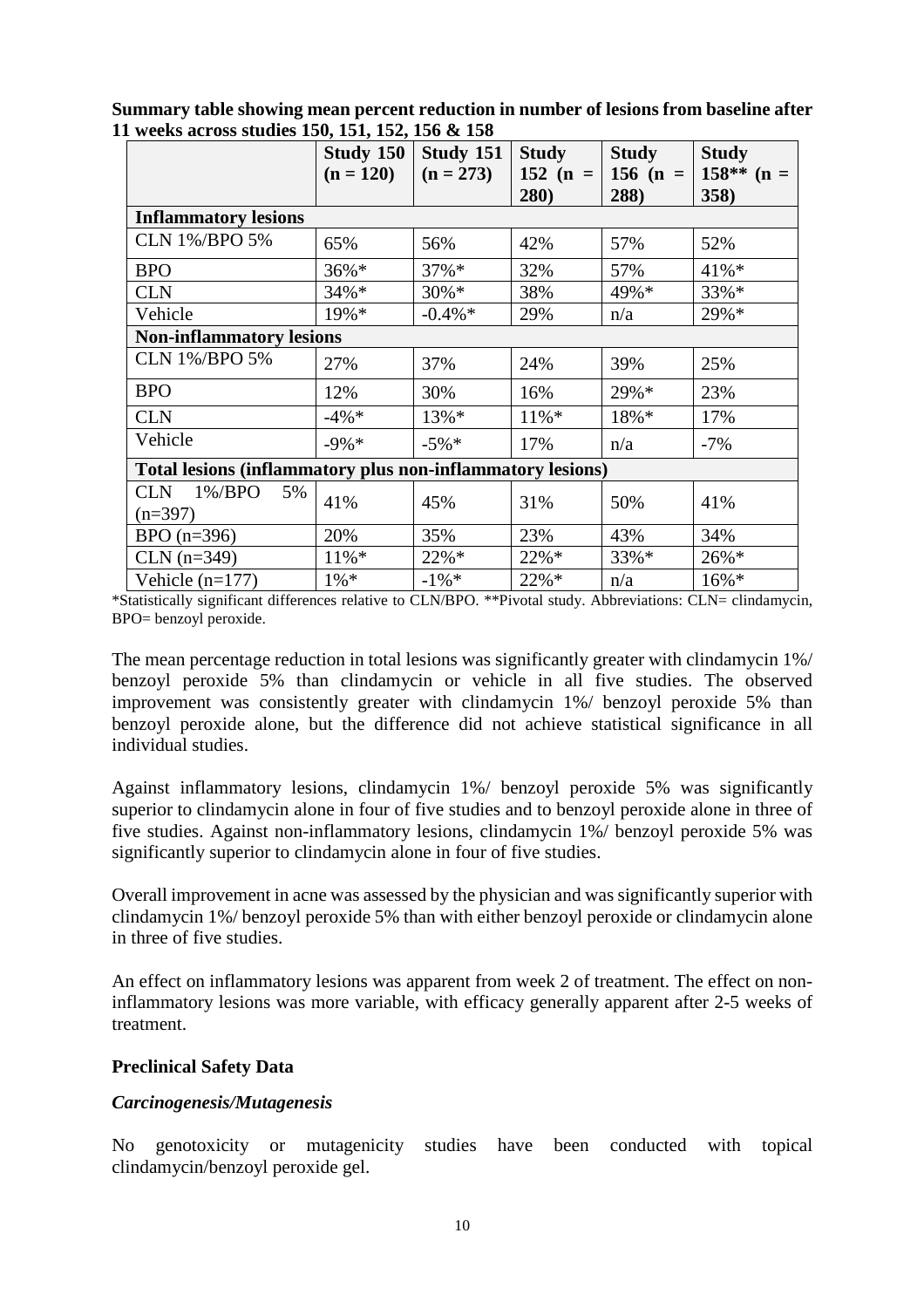## *Clindamycin*

Clindamycin phosphate was not genotoxic in *Salmonella typhimurium,* a chromosome aberration assay or in a rat micronucleus test.

### *Benzoyl peroxide*

Both the carcinogenicity and photocarcinogenicity of benzoyl peroxide have been extensively assessed in both mice and hamsters, by various routes of administration, in studies ranging from 42 to 100 weeks in duration. The overall conclusion is that benzoyl peroxide is considered to be neither carcinogenic nor photocarcinogenic in topical acne products at a concentration of 2.5% to 10%.

The genotoxicity of benzoyl peroxide was extensively assessed *in vitro* and *in vivo*. While in a few *in vitro* studies benzoyl peroxide showed weak mutagenicity, the overall genotoxicity profile did not indicate significant biological relevance.

## *Clindamycin/benzoyl peroxide gel*

In a 2-year carcinogenicity study in mice, topical administration of clindamycin 1%/benzoyl peroxide 5% gel at dose levels up to 8000 mg/kg/day (24000 mg/m<sup>2</sup>/day) showed no evidence of increased carcinogenic risk, compared with controls.

In a 52-week photococarcinogenicity study in which hairless mice were exposed to both ultraviolet radiation and clindamycin 1%/benzoyl peroxide 5% gel at dose levels up to 2500 mg/kg/day (7500 mg/m<sup>2</sup>/day), a slight reduction in the median time to onset of tumours was observed, as compared to ultraviolet radiation alone.

# *Reproductive Toxicology*

### *Fertility and Pregnancy*

No fertility studies were conducted with topical clindamycin/benzoyl peroxide gel.

### *Clindamycin*

Fertility studies in rats treated orally with up to 300 mg/kg/day of clindamycin revealed no effects on fertility or mating ability.

Reproduction studies have been performed in rats and mice using subcutaneous and oral doses of clindamycin phosphate, clindamycin hydrochloride and clindamycin palmitate. These studies revealed no evidence of foetal harm.

The highest dose used in the rat and mouse teratogenicity studies was equivalent to a clindamycin phosphate dose of 432 mg/kg. For a rat, that dose is 84-fold higher, and for a mouse 42-fold higher, than the anticipated human dose of clindamycin phosphate from 1% clindamycin phosphate foam based on a mg/m<sup>2</sup> comparison.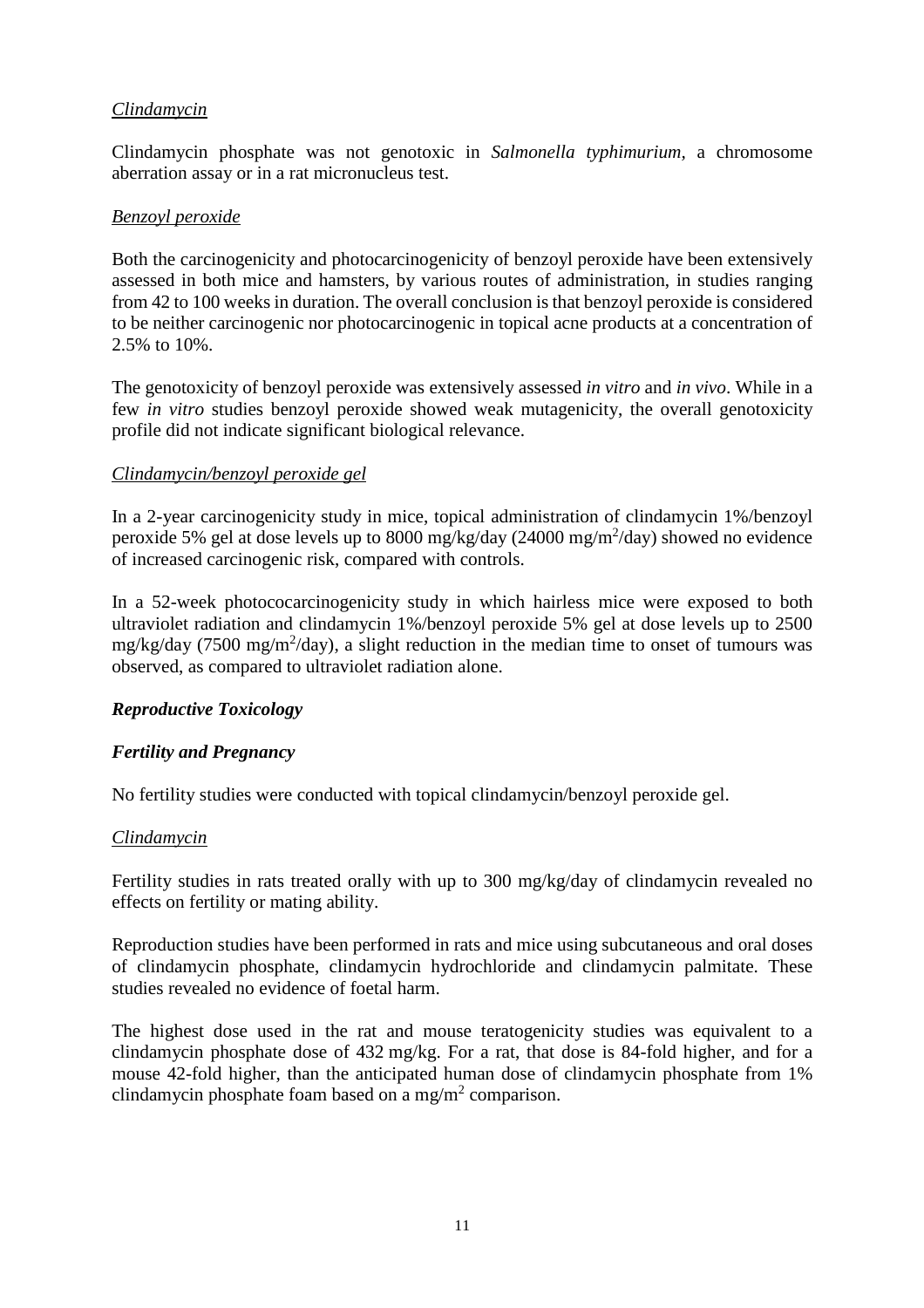## *Benzoyl peroxide*

In a combined repeat dose and reproduction/development toxicity study, benzoyl peroxide (250, 500, or 1000 mg/kg/day) was administered orally to male rats for 29 days and female rats for 41-51 days. There were no treatment-related changes observed in the mating period, mating rate, conception rate, delivery rate, birth rate, pregnancy period, luteinisation number, implantation number and the rate of losing embryos and fetuses after implantation. In pups, body weight was significantly decreased in the high-dose group. The no-observed-adverseeffect level (NOAEL) for reproductive toxicities was considered to be 500 mg/kg/day.

# **PHARMACEUTICAL PARTICULARS**

## **List of Excipients**

Carbomer (50000 mPa.s), Dimeticone (100 mm<sup>2</sup>.s<sup>-1</sup>) Disodium Lauryl Sulfosuccinate, Edetate Disodium, Glycerol, Silica (Colloidal Hydrated), Poloxamer 182, Purified Water, Sodium Hydroxide.

### **Incompatibilities**

There are no relevant data available.

## **Shelf life**

Shelf life of medicinal product as packaged for sale: 18 months.

Expiry date is indicated on the label and packaging.

Shelf life of medicinal product after dispensing (after the seal has been broken): 2 months.

### **Special precautions for storage**

Store in refrigerator ( $2^{\circ}$  to  $8^{\circ}$  C). Do not freeze. Discard after 2 months after the seal has been broken.

# *Storage conditions after dispensing*

Do not store above 25<sup>°</sup> C.

Keep out of reach of children.

### **Nature and contents of container**

Internally lacquered membrane-sealed aluminium tubes fitted with a polyethylene screw-cap, packed into a carton.

All pack presentations may not be marketed in the country.

### **Instructions for Use / Handling**

For application to the skin. For external use only.